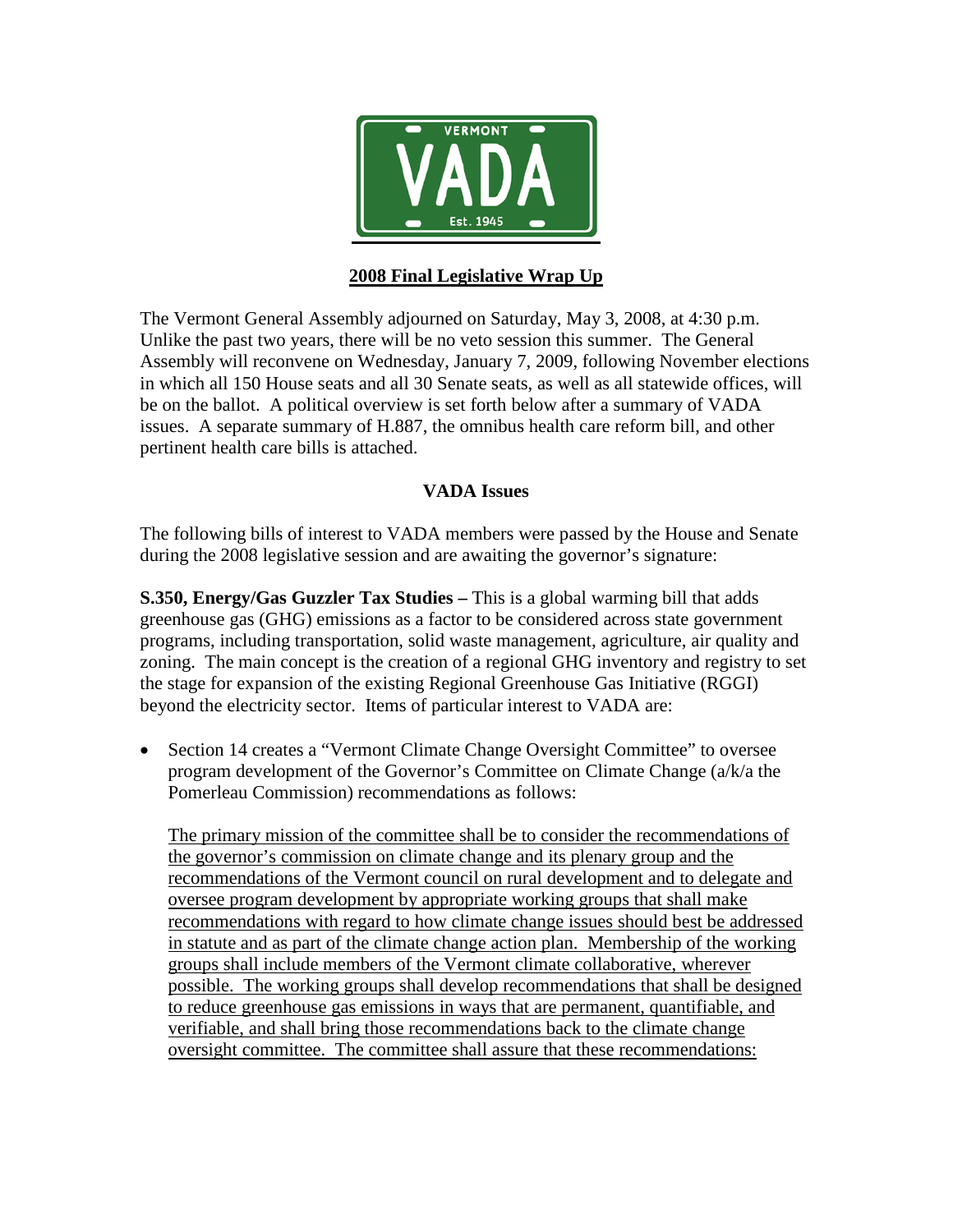(1) identify barriers to be overcome in reducing the greenhouse gas emissions of the state;

(2) identify areas that merit priority consideration in this regard because of their ease of implementation and their potential to reduce greenhouse gas emissions;

(3) develop recommendations for ways to overcome those barriers;

(4) identify resource needs and funding options; and

(5) facilitate state and private entities in addressing these issues.

The Governor's commission on climate change had a recommendation regarding imposing a new low mileage vehicle tax among its list of options to consider so this study puts that on the table. The committee is to present a preliminary report to the General Assembly by January 30, 2009, and a final report by January 30, 2010.

- Section 17 requires the secretary of the agency of natural resources to report by January 30, 2009, on implementation of the green labeling of motor vehicles law that passed last year.
- Section 18 contains a "Report on Incentives for Efficient Transportation" as follows:

By December 15, 2008, the agency of transportation, in collaboration with the University of Vermont transportation research center and the agency of natural resources, shall report to the house and senate committees on natural resources and energy and on transportation, to the house committee on ways and means, and to the senate committee on finance with:

(1) An analysis of the role of motor vehicles in creating and contributing to air contaminants in Vermont, and a determination of what portion of overall statewide energy consumption is due to the use of motor vehicles.

(2) Recommendations regarding policy options that would encourage and reward efficient transportation, reduce the amount of greenhouse gases generated by the transportation sector, and support alternative modes of transportation.

(3) Recommendations for public education regarding clean and efficient transportation.

(4) Other recommendations regarding the efficient use of transportation services.

As of this writing, the final bill text is not yet available on-line in a single document.

**S.358, Enhanced Drivers Licenses -** This bill directs the Department of Motor Vehicles to implement the federal enhanced driver's license program and establishes for a \$25 fee per license. S.358 establishes the information that must be displayed on the license and requires a radio frequency identification (RFID) microchip to be embedded in the license. It outlines application requirements and restricts the use of the electronically readable information embedded in the RFID chip.

[Bill Text as Passed by the House and Senate](http://www.leg.state.vt.us/docs/legdoc.cfm?URL=/docs/2008/bills/passed/S-358.HTM)

**S.152, Lead in Consumer Products –** This bill phases out lead in consumer products, including children's toys and jewelry. Initially the bill contained a phase out of the sale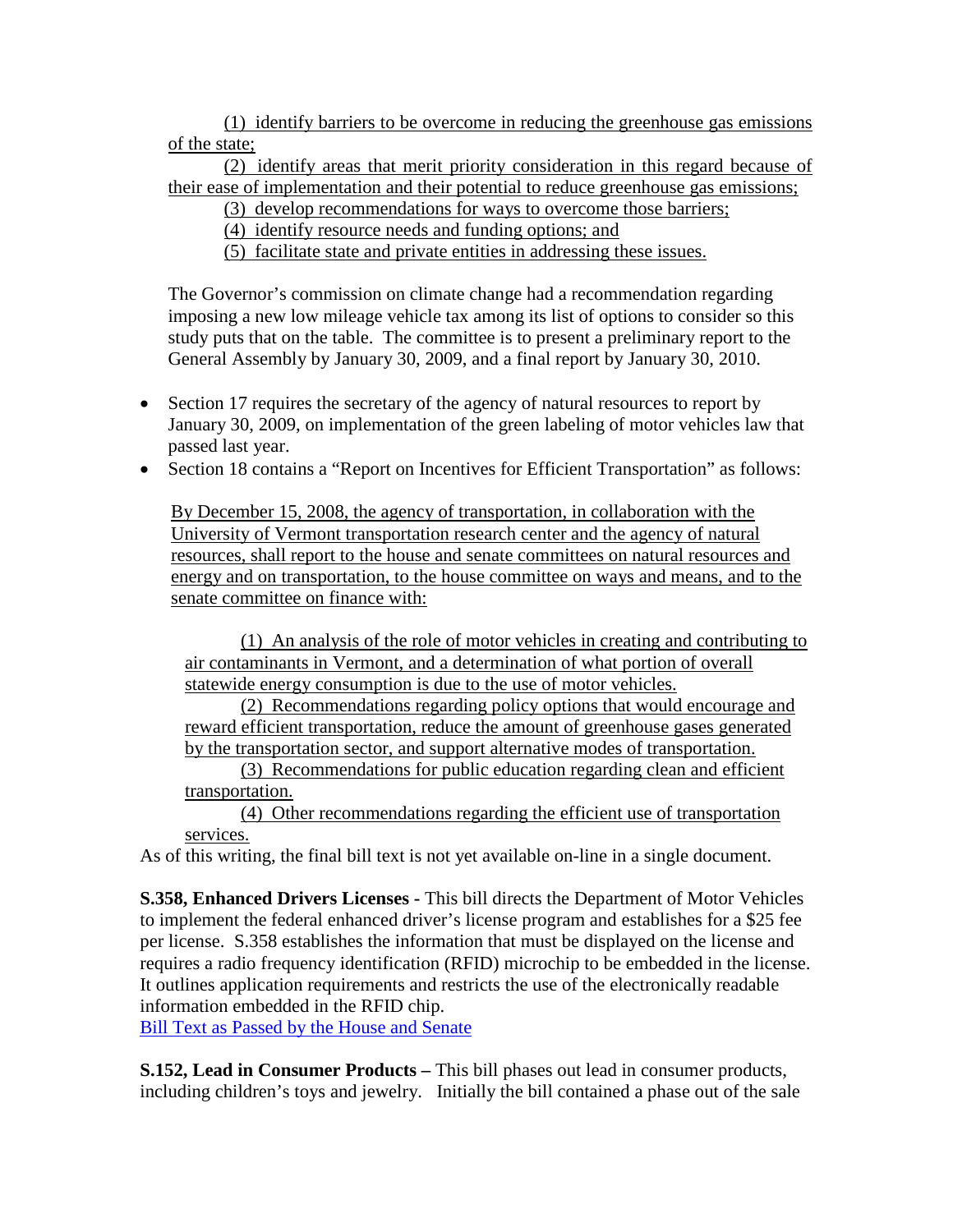of car batteries containing lead but that section was removed. There are two areas that affect motor vehicles:

- Wheel weights (section 2740h(1))- Beginning September 1, 2011, no person shall sell a new motor vehicle with wheel weights containing more lead than allowed by this law. The motor vehicle manufacturers claim they can meet these limits.
- Nonresidential paints and primers (section  $2470h(3)$ ) Beginning January 1, 2009, any person who sells these paints containing more lead than allowed by this law must post a warning sign at the point of sale. Beginning January 1, 2011, the bill prohibits a person from selling paints that exceed the lead limits in the bill. Starting January 1, 2012, paints above the lead limits in the bill may not be USED in Vermont. We checked with a number of dealers and vehicle manufacturers and they all stated that the paint they currently use in Vermont for vehicles is lead free. Dealers should check with their paint suppliers to ensure lead levels are below those limits set in the law.

[Bill Text as Passed by the House and Senate](http://www.leg.state.vt.us/docs/legdoc.cfm?URL=/docs/2008/bills/passed/S-152.HTM)

**H.889, T-Bill –** The transportation bill for 2009 contains sections of interest to VADA. Section 29 directs the state treasurer, in conjunction with the agency of transportation and the joint fiscal office to look into bonding as a source of transportation funding. Sec. 35 is a public transit study. The bill also contains what has come to be known as "**Project Smooth Ride."** In late March, Governor Jim Douglas and legislative leaders announced the state would spend an additional \$3 million on paving projects in an effort to repair damage caused by the severe winter. This supplemental paving money was approved by the legislature and will cover about 80 miles of road around the state (See Section 22). [Bill Text as Passed by the House and Senate](http://www.leg.state.vt.us/docs/legdoc.cfm?URL=/docs/2008/bills/passed/H-889.HTM)

### **Additional Transportation Bonding Money for FY 09 (S.365, Capital Bill)**

In his late session stimulus package, Governor Douglas recommended the legislature approve up to \$10 million in additional state bonding for transportation. S.365 requires the bonding to be approved by the Capital Dept Affordability Advisory Committee (CDAAC) which does not convene until October 2008. The transportation funding will be available for use in 2008 projects through an addendum to the transportation budget, which will be presented by AOT to a special legislative panel before June 30, 2008. AOT will also present the panel with a reserve list of construction projects that can be delayed if CDAAC does not approve the full \$10 million for bonding. This somewhat backwards method of funding transportation projects was devised so the state's timeline for approval of additional bonded indebtedness would not be accelerated. *Section 27 of S.365 as passed is not available yet on line but the conference committee report for S.365 can be found in the House Journal for May 3, 2008.*  [House Journal May 3, 2008](http://www.leg.state.vt.us/docs/legdoc.cfm?URL=/docs/2008/journal/hj080503.htm)

**S.297, Stiff Hitch** - This bill clarifies the definition of "stiff hitch" in the motor vehicle statutes by providing that a vehicle being towed with a stiff hitch need not be registered. S.297 also adds a definition of "all surface vehicle" and revises the definition of "allterrain vehicle."

[Bill Text as Passed by the House and Senate](http://www.leg.state.vt.us/docs/legdoc.cfm?URL=/docs/2008/bills/passed/S-297.HTM)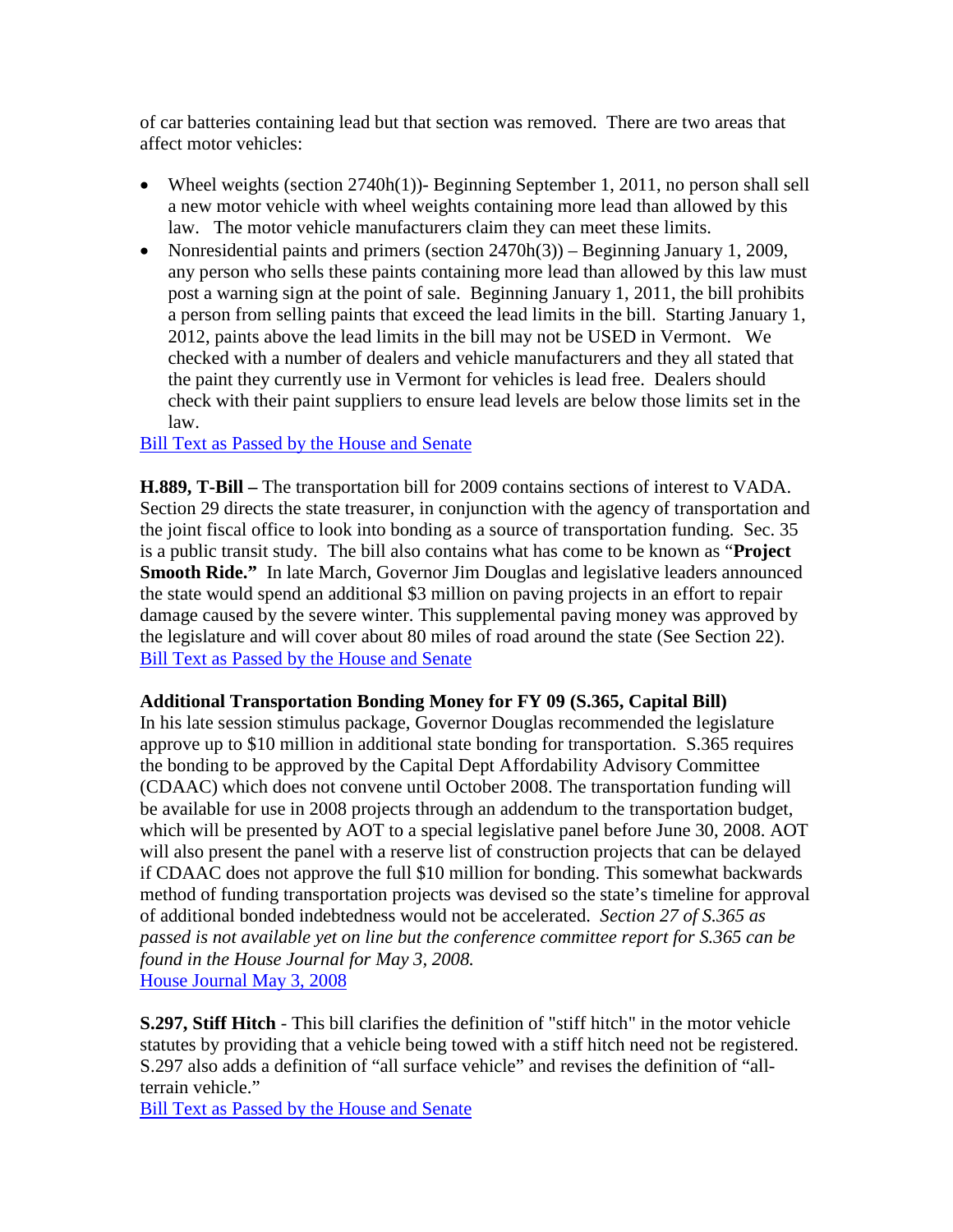**S.241, Veteran's License Plates –** This bill revises the law related to the issuance of veteran's license plates. It also requires DMV to study the issuance of "distinctive" license plates.

[Bill Text as Passed by the House and Senate](http://www.leg.state.vt.us/docs/legdoc.cfm?URL=/docs/2008/bills/passed/S-241.HTM)

**S.342, Lake Champlain Quadricentennial Commission License Plates** – This bill authorizes the use of these commemorative plates to be placed over the front license plate on a vehicle from July 1, 2008 to June 30, 2010.

[Bill Text As Passed by the House and Senate](http://www.leg.state.vt.us/docs/legdoc.cfm?URL=/docs/2008/bills/passed/S-342.HTM)

# **Bills of Interest That Did Not Pass – Dead Upon Adjournment**

**H.656, Tire Tax** – After a heavy lobbying effort by VADA, this bill to impose a 50 cent tax on each new tire sold in Vermont was defeated in the House Ways and Means Committee. The estimated \$300,000 raised would have gone into a special fund to pay nonprofit groups and solid waste districts to clean up and dispose of waste tires. Rep. Jon Anderson, D-Montpelier, pushed hard for this bill and according to recent news accounts he intends to pursue it again next year.

[Bill Text As Introduced](http://www.leg.state.vt.us/docs/legdoc.cfm?URL=/docs/2008/bills/intro/H-656.HTM)

**S.133, Junior Operators Licenses and Primary Seat Belt Enforcement –** S.133 passed the House and Senate last year but stalled in a conference committee. The Senate-passed version contains provisions for junior operators, a ban on the use of cell phones while driving by those under the age of 18, and primary enforcement of Vermont's seat belt law to persons under age 18. The House amended the bill with primary enforcement of the seat belt law for all Vermonters regardless of age and further requiring that adults may only drive with a "hands-free" cell phone. In the end, the House and Senate were unable to agree and the bill died.

[Bill Text As Passed By the House](http://www.leg.state.vt.us/docs/legdoc.cfm?URL=/docs/2008/bills/house/S-133.HTM)

**H.237, Used Car Lemon Law –** This bill was referred to the House Transportation Committee and never had a hearing. [Bill Text As Introduced](http://www.leg.state.vt.us/docs/legdoc.cfm?URL=/docs/2008/bills/intro/H-237.HTM)

**H.676, Motor Vehicle Leasing Disclosures –** This bill would require and implement standards for the disclosure of terms in retail motor vehicle leases to all lessees. The bill was referred to the House Commerce Committee and never had a hearing. Bill Text As [Introduced](http://www.leg.state.vt.us/docs/legdoc.cfm?URL=/docs/2008/bills/intro/H-676.HTM)

**Vehicle Registration Fee to Fund Brain Injury Programs -** There was an attempt in the Senate to amend H.691, the fee bill, to require that a \$1 per year fee be added to vehicle registrations to be put into a fund to assist traumatic brain injury patients. The provision was struck on the Senate floor by a 15-12 vote.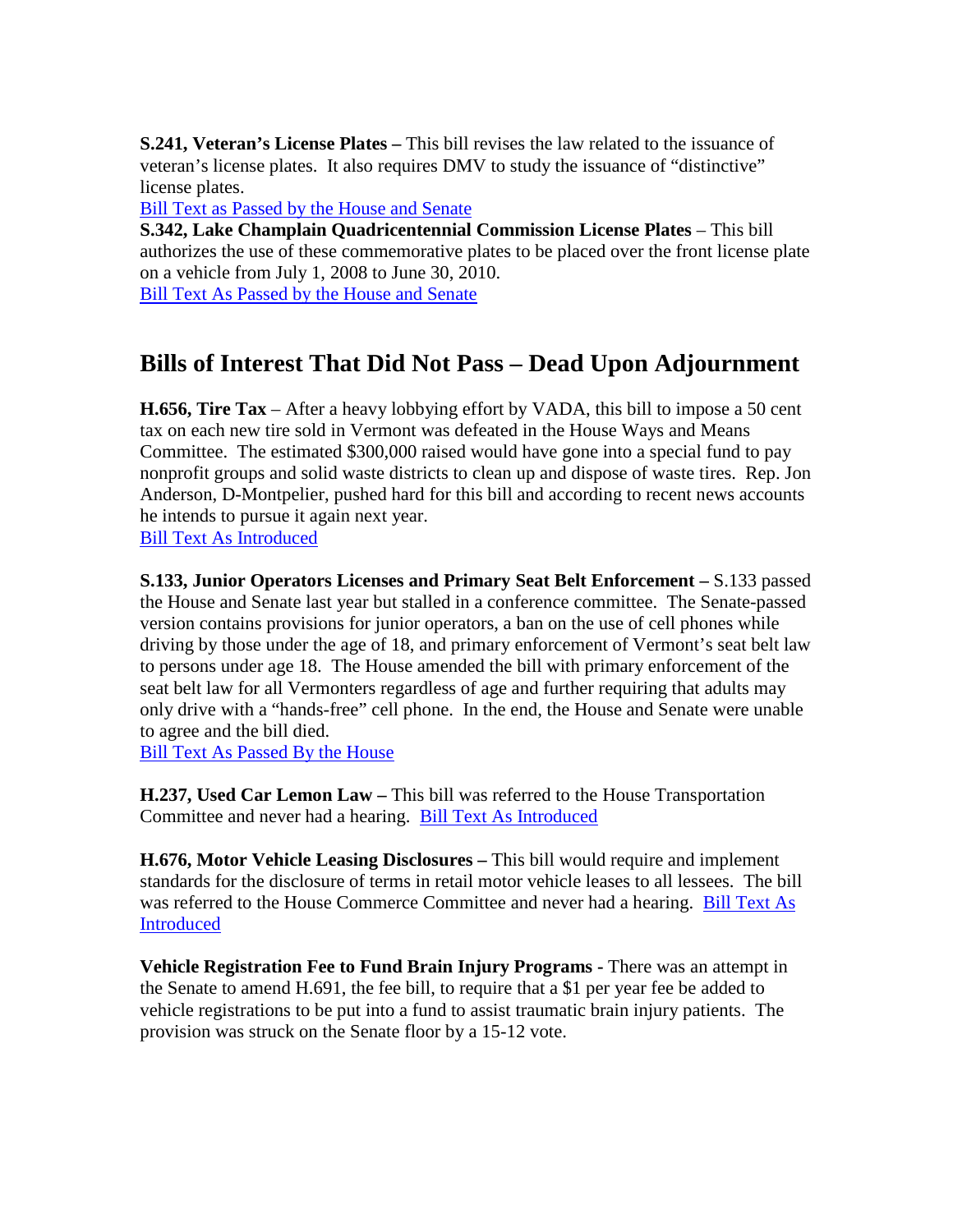### **General Legislative Overview**

#### **Issues**

State government's two largest budget categories are healthcare and education. Initiatives to "reform" the underlying systems to spare taxpayers from escalating costs have been the headline issues of recent legislative sessions. This was not true during the 2008 session for one simple reason: no money.

Bills to accelerate the shift from an acute care system to a chronic care system and to tax health insurance premiums to raise \$35 million over seven years to pay for the transition from paper to electronic medical records in physicians' offices did pass, as did a provision allowing for health insurance premium discounts for those with healthy living habits. These steps were modest, however, compared with creation in the last biennium of a new state-defined and subsidized insurance product known as Catamount Health.

The amount of time spent by legislators discussing a bill to eliminate the State Board of Education and to bring the commissioner under the direct authority of the governor reflects how little of substance was accomplished with regard to education quality or funding. That bill did not pass, nor did last-minute efforts by the education lobby to repeal the so-called two-vote requirement for local school budgets that will commence in 2010.

In terms of broad public policy initiatives, the most successful bill of the session was a carry-over from the first year of the biennium. That was the energy bill that extends the concept of an electric efficiency utility to all fuels used by Vermont businesses and residences. Some grind-it-out bills such as a long rewrite of the state's juvenile code and an aggressive attempt to reduce prison costs by closing one facility and using the savings to ramp up recidivism prevention efforts, were notable accomplishments of the session, but attracted little public interest.

The economic stimulus package proposed by Governor Douglas two weeks before the end of the session did create the vehicle for one significant breakthrough. That is a \$10 million per year increase in the state's bonded indebtedness to begin working on deteriorating roads and bridges. The rest of the stimulus package, as with most state government efforts to affect the larger economy, nibbles around the edges with provisions such as sales tax holidays, relaxed permitting requirements for housing construction and low-interest financing or tax credits for businesses in areas of high unemployment.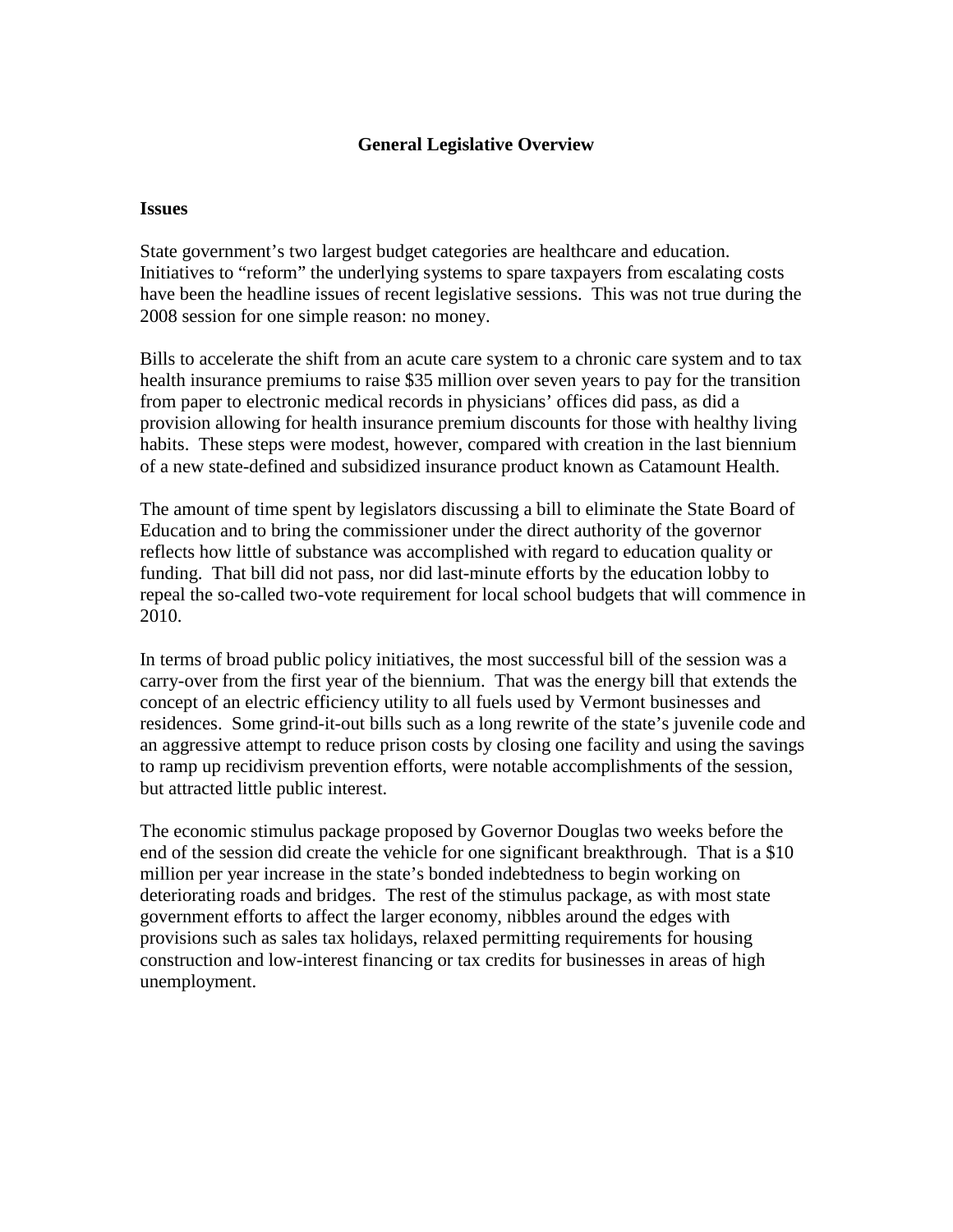### **Politics**

With neither US Senator up for election in 2008 and first-term Democratic Congressman Peter Welch likely to cruise to re-election in November, the focus in 2008 will be on the governor's race and the degree of Democratic control of the General Assembly.

The failure of the Vermont Democratic Party to field an early and credible candidate for governor, which would have driven Progressive Anthony Pollina out of the race before he got started and set up a direct contest with three-term incumbent Republican Governor James Douglas, is a stunning example of political incompetence. Particularly if Senator Obama is the Democratic nominee for president, the 2008 election represents an excellent opportunity for Democrats to elect the governor of Vermont, but only in a two-way race, not the three-way contest that is now inevitable.

Demand for change at the national level, the excitement of an Obama candidacy attracting younger voters to the polls, the fatigue that voters feel after three terms of any governor and the declining state economy all set the stage for a winning Democratic campaign for governor of Vermont in 2008. But when a Progressive runs for governor, seven out of every ten votes he gets come from the Democratic side of the ledger. The political damage to the Democratic Party's stature and future in Vermont by their failure to capitalize on this opportunity cannot be exaggerated. It will flow all the way down the ticket.

House Speaker Gaye Symington, D-Jericho, announced she will run as the Democratic candidate for governor on Monday, May  $12^{th}$ . In spite of her tenure as Speaker, it is likely that half or more of Vermont voters do not know who Symington is. Unless she has access to \$1 million very quickly to introduce herself to voters, she has little chance of mounting a credible challenge to Douglas. With Pollina having started early and likely to attract from 15 to 20 percent of the votes, even a well-funded and well-run campaign by Symington will be an uphill battle. There are those who believe that results similar to those in 2002 when Douglas got 46 percent, Democratic Doug Racine 42 percent and Independent Con Hogan 11 percent would lead the heavily Democratic legislature to elect the second-place finisher over the plurality vote winner. (If no candidate gets 50%, the constitution requires the General Assembly to decide the election.) Unless the margin between the top two finishers is razor thin, this outcome is very unlikely. Politicians who ignore the will of the voters, even in a secret ballot, do so at their own risk.

In other statewide races, Republican Lt. Governor Brian Dubie, Democratic Attorney General William Sorrell, Democratic State Treasurer Jeb Spaulding, Democratic Secretary of State Deb Markowitz and first-term Democratic Auditor Tom Salmon have no opposition for re-election at this time. Of these officials, it appears that only Salmon could be vulnerable and that would occur only if he faced a re-run of his close victory over former Republican Auditor Randy Brock.

Both houses of the General Assembly will remain in Democratic hands following the 2008 elections. With no announced retirements at this time, the 23 Democrats that